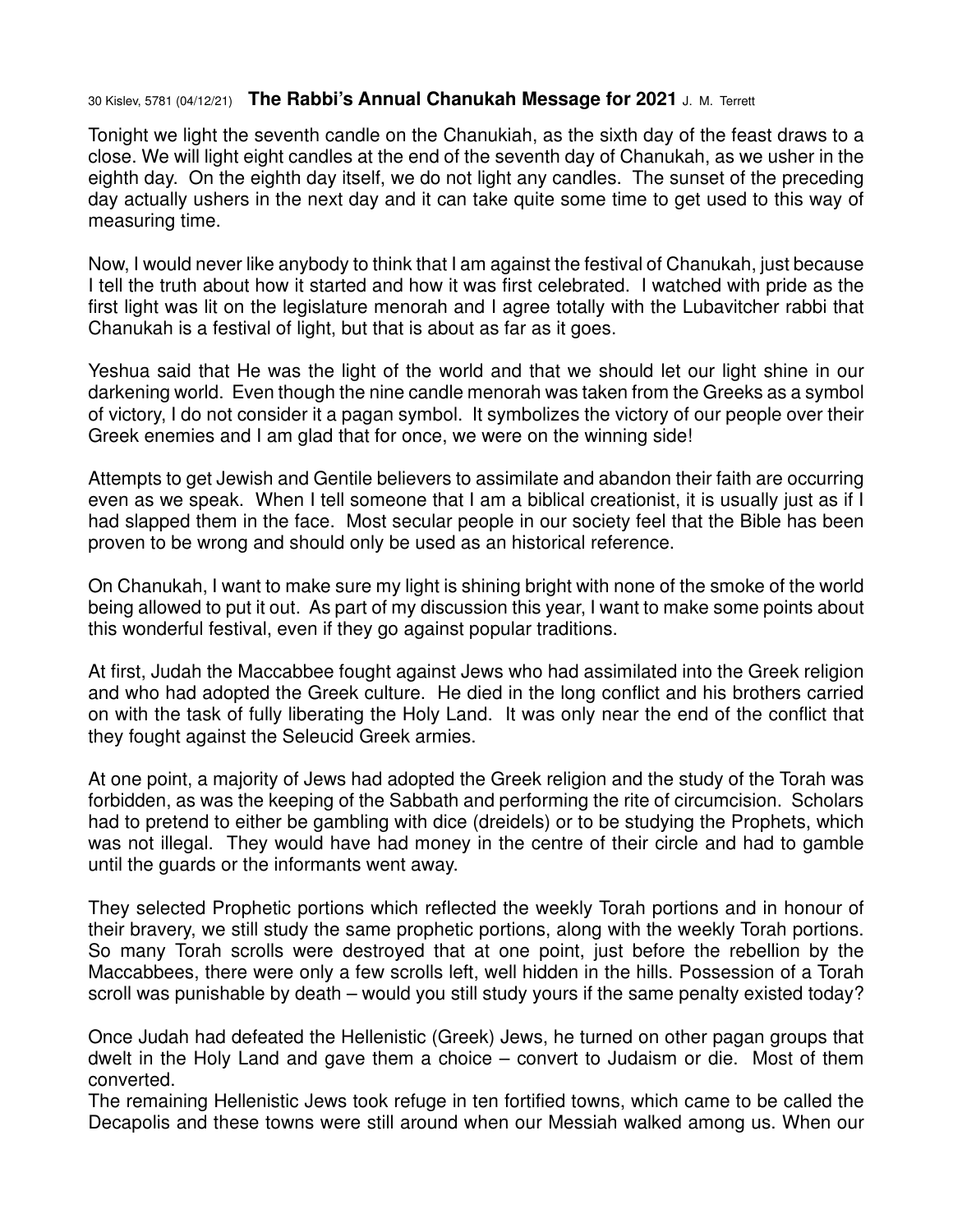Messiah was travelling through the Galilee, he came to one of these cities, called Gergesa and performed a very controversial miracle.

The town had a herd of one thousand sacrificial pigs which they offered to the Greek gods. When He cast out the legion of demons, they asked to go into the pigs. Once they entered the pigs, the animals went crazy and drowned themselves in the lake. Yeshua drowned these abominations to show the people that they were really sacrificing to demons and not to YHVH. Jews should never assimilate to any other religion and should also never adopt any pagan elements in how we worship YHVH.

The rebellion under the Maccabbees put an end to the pagan Greek influence in the Holy Land and by the time they finished, both the Philistines and the Edomites had converted to Judaism. Christianity started as a kind of Judaism and when a Jew becomes Messianic, he is not converting to another religion, even if too many Gentile Christians have allowed any number of pagan influences to affect both what they believe and how they express their faith.

When Judah cleansed the temple, the pagan statue of Zeus was removed and the temple was cleansed. The temple menorah was repaired and lit. It was a Menorah with seven branches and not a Chanukiah with nine branches. There are two versions of the supposed miracle of light which was said to have occurred, once the menorah was repaired.

The most popular version is that there was only enough oil to light the menorah for one day, but it miraculously burned for eight days, until more oil could be prepared. Another version of the miracle of the light was that Judah the Maccabbee and his soldiers threw eight metal spears in the ground before the menorah and their spears suddenly burst into flame.

Could G-d have caused the menorah oil to burn for eight days? Easily, but we have to ask each other if that was really what happened. It was not. When Judah cleansed the temple, the people had not been able to celebrate Sukkoth that year, so they had a second Sukkoth which lasted from the 25 of Kislev to the 2<sup>nd</sup> of Tevet. They took a Greek symbol of victory and the rest of the legends developed over the years. But there was a problem.

It was a festival that was not under the supervision of the Rabbis and the people came to believe that just as Judah came into the temple and cleansed it, Messiah would come into the temple on the Feast of Dedication and declare Himself. They felt Messiah would arm them with special weapons and they would not only drive the Romans out of the Holy Land, but they would go on to conquer the world as they followed a military Messiah.

This way of looking at Chanukah alarmed the rabbis, who were afraid someone claiming to be the Messiah would lead a revolt against the Romans which would be brutally suppressed and might even result in the destruction of the temple. For a while, they forbade the celebration of Chanukah and excluded anyone from the synagogues who celebrated it.

This did nothing to diminish its popularity, so the Rabbis decided to take over the festival, remove any reference to the Messiah and make it all about celebrating Jewish courage in the face of forced assimilation. They accepted the nine branched menorah, added dreidels and all reference to it being a second Sukkoth was lost.

It is not a biblical feast, but it does celebrate events that helped to preserve our people in one of the darkest moments in their history. There are a few reasons why I feel we should celebrate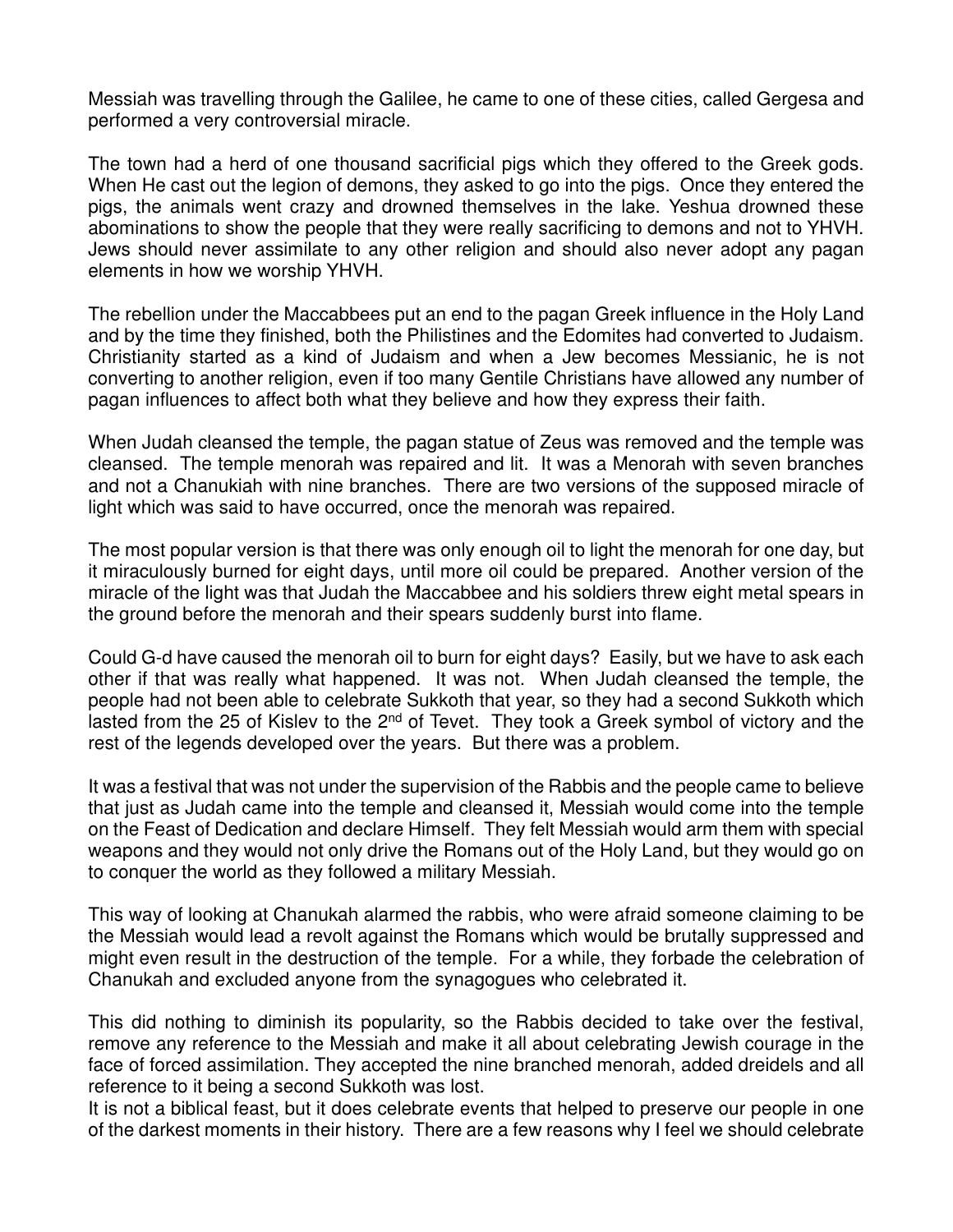this amazing festival. First, it does speak of amazing courage and our people's refusal to assimilate. Judaism was being brutally suppressed and might not have survived if it were not for the courage of the Maccabbees. What happened was not a legend or a story that someone made up. It actually happened, but not in the way the people came to believe under the influence of the Rabbis.

The Chanukiah is a Greek symbol of victory and our people won a great victory over the pagan Greeks, so why not use their nine branched menorah to celebrate this victory? We won, they lost and Judaism was saved. There will always be other attempts to attack and undermine our faith, but G-d will always raise up heroes to lead us to victory over those who want us to assimilate. It will rarely be a military struggle because the weapons of our warfare are spiritual and the sword we take up is the Word of G-d.

Also, Chanukah celebrates a mighty victory over assimilation, which still remains a danger for us today. We have to hang on to our biblical faith and not let anybody pull us away from the Word of G-d. It is a festival of light and our Messiah is the light of the world. He died on the cross for the sins of the world and His light will never go out and His coming Kingdom cannot be overthrown.

So play with your dreidels and chocolate coins, light your Chanukiahs and eat your latkes with apple sauce and sour cream. Sing Chanukah songs and rejoice that, once again, a major attempt to destroy Judaism failed.

Also, we are celebrating an actual historical event and it is not a fairy tale. Under the Persians there was a considerable religious tolerance and our people prospered and even won many converts to Judaism. When Alexander the Great conquered the Persian empire, at first, Jewish people were also treated with religious tolerance. But after Alexander's death, the situation for our Jewish people suddenly became very dark.

Four generals fought for control over Alexander's empire and two of them turned their attention to the Holy Land. While we lived under the Egyptian Ptolemies, Judaism prospered and almost as many Jews lived in Egypt as they did in the Holy Land. They were Greek speaking and a group of scholars produced a Greek translation of the Bible, the Septuagint.

After a while, the Seleucid Greeks wanted to reconquer Alexander's entire empire and force all of the conquered people to adopt both the Greek religion and the Greek language. They drove the Ptolemies out of the Holy Land and began a violent campaign to force the Jews to assimilate into the Greek world. Any who resisted were slaughtered and it looked like biblical Judaism was doomed.

I am grateful for the courage of the Maccabbees and for the long struggle they undertook in defence of our biblical faith and we should honour their memory and allow the example of their courage inspire us to cling to the Tree of Life in our beloved Messiah.

But there is another problem that will always need to be addressed. While many attempts have been made to assimilate us from the outside, there is also a threat from the inside which must be dealt with thoroughly – the rise of non biblical traditions in our midst.

Our faith always needs to be relevant in every generation, but there is a core which should not be messed with, if we do not want to collapse and dissolve from the inside. What started as a